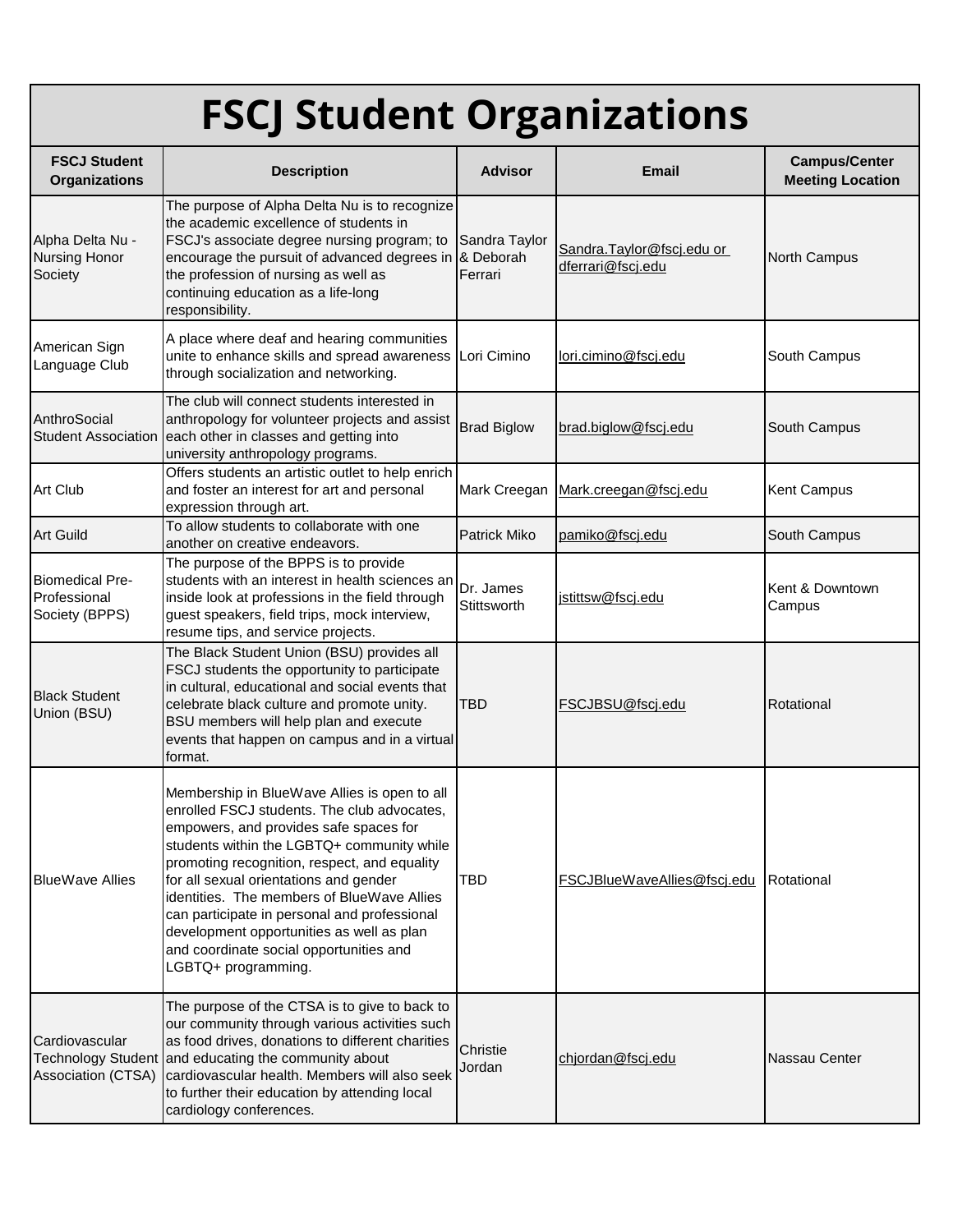| Catholic BlueWave                                      | Students that participate in Catholic<br>BlueWave will become more knowledgeable<br>about the Catholic Faith.                                                                                                                                                                                                                                                                                                                                                                                                                                           | Martha Garcia                                    | magarcia@fscj.edu                                         | South Campus    |
|--------------------------------------------------------|---------------------------------------------------------------------------------------------------------------------------------------------------------------------------------------------------------------------------------------------------------------------------------------------------------------------------------------------------------------------------------------------------------------------------------------------------------------------------------------------------------------------------------------------------------|--------------------------------------------------|-----------------------------------------------------------|-----------------|
| <b>Club Trio</b>                                       | Club Trio is open to all students in any<br>program of study. The purpose of Club Trio is<br>to promote community service, professional<br>development, networking and recognition<br>opportunities.                                                                                                                                                                                                                                                                                                                                                    | Cherry<br>Stallworth /<br>Tanisha A.<br>Williams | Tanisha.Williams@fscj.edu /<br>cherry.stallworth@fscj.edu | North Campus    |
| <b>Cosmetology Club</b>                                | The purpose of the Cosmetology Club is to<br>provide Cosmetology students an opportunity<br>to engage in fellowship and build team skills.<br>In addition, members will create an annual<br>yearbook and participate in community<br>service activities.                                                                                                                                                                                                                                                                                                | Deborah<br>Williams                              | Deborah. Williams@fscj.edu                                | North Campus    |
| danceWORKS                                             | danceWORKS is FSCJ's Dance Repertory<br>Company. Membership is by audition only.<br>The company requires dancers to enroll in<br>Ballet, Modern, and Dance Repertory. These<br>classes meet on Monday and Wednesday.<br>The company provides opportunities for those<br>students seeking to sharpen their technical<br>ability and artistry to prepare for entry into a<br>four-year program or a career in dance. The<br>company also offers opportunities for those<br>students who are talented, love to dance, yet<br>wish to pursue other careers. | Rebecca Levy                                     | R.Levy@fscj.edu                                           | South Campus    |
| Early Childhood<br><b>Education Club</b>               | To provide Early Childhood Education<br>students with co-curricular activities that foster<br>the necessary skills and concepts while<br>achieving and enhancing pedagogical<br>knowledge to effectively instruct young<br>children.                                                                                                                                                                                                                                                                                                                    | Dr. Guerino<br>Terracciano                       | gterracc@fscj.edu                                         | Downtown Campus |
| eSports Club                                           | The FSCJ eSports Club participates in<br>collegewide recreational and eSports<br>tournaments, as well as the National Junior<br><b>College Athletic Association Esports</b><br>(NJCAAE) and Florida College System (FCS)<br>Sunshine State eSports League. Students<br>can participate from either home or the<br>Student Life Centers on campus. Students<br>can get more information by requesting<br>access to FSCJ eSports Discord server or<br>emailing eSports@fscj.edu.                                                                          | <b>Derrick Matos</b>                             | eSports@fscj.edu                                          | North Campus    |
| The Experience Arts<br><b>8 Literature</b><br>Magazine | The Experience is student produced art and<br>literature magazine that is published annually.<br>It features the work of FSCJ students<br>including, but not limited to ceramics, digital<br>images, illustrations, painting, poems,<br>photographs, sculptures, short stories.                                                                                                                                                                                                                                                                         | Jennifer<br>Chase                                | jchase@fscj.edu                                           | South Campus    |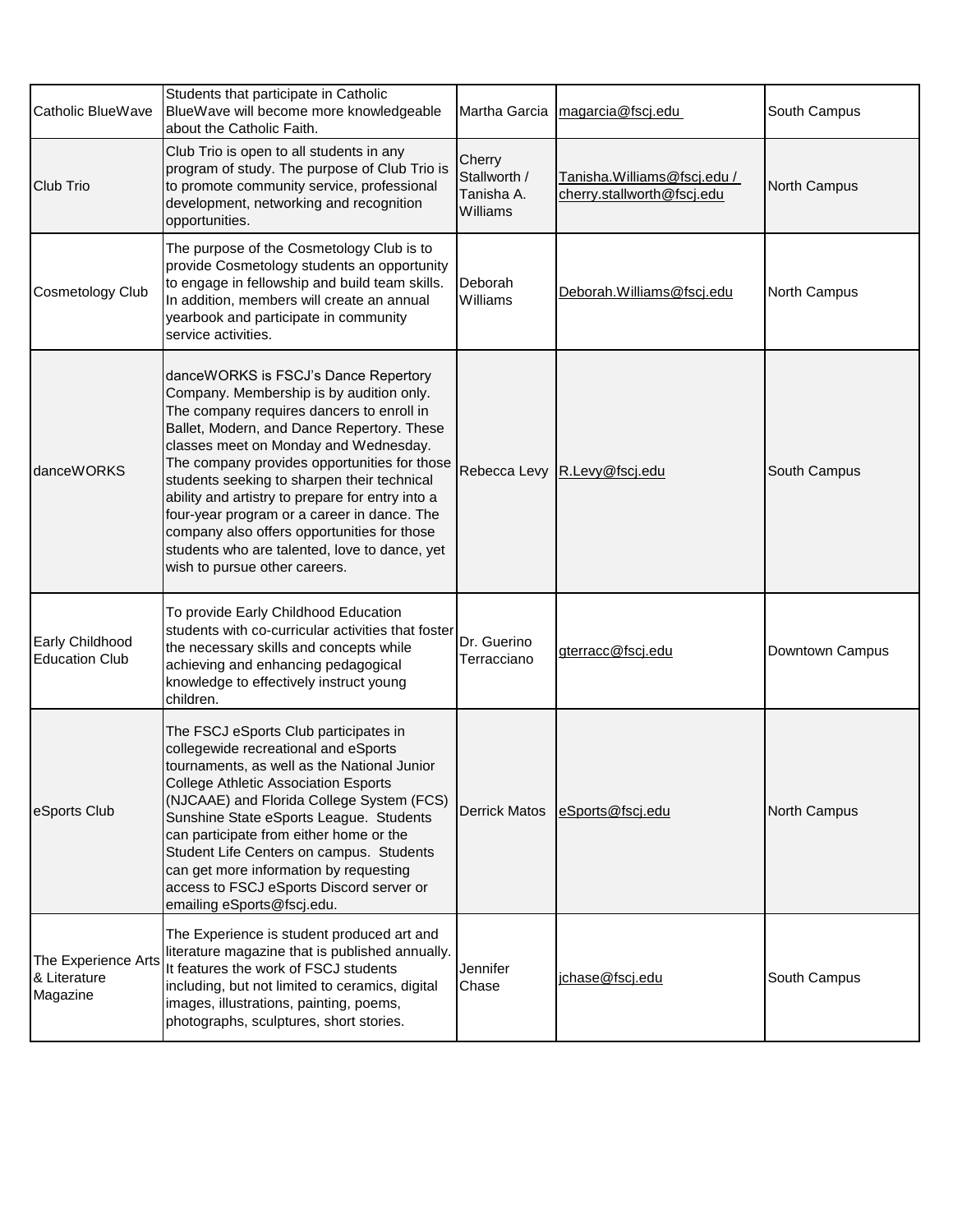| <b>Forensics</b><br>(Speech/Debate)                                  | Florida State College at Jacksonville's<br>Speech Team travels to speech and debate<br>tournaments across the southeast United<br>States, competing against two and four year<br>schools from all around the country. Auditions<br>are held at the beginning of fall term.                                                                                                                                                                                                                              | Matthew<br>Doggett                                  | matthew.doggett@fscj.edu                               | South Campus    |
|----------------------------------------------------------------------|---------------------------------------------------------------------------------------------------------------------------------------------------------------------------------------------------------------------------------------------------------------------------------------------------------------------------------------------------------------------------------------------------------------------------------------------------------------------------------------------------------|-----------------------------------------------------|--------------------------------------------------------|-----------------|
| <b>Guild of Geeks</b>                                                | The Guild of Geeks provides students with an<br>engaging club focused on various facets of<br>nerdy entertainment such as cosplay, pro-<br>wrestling, comic cons prominence in pop-<br>culture.                                                                                                                                                                                                                                                                                                         | Dr. Shep<br>Shepard &<br>Kurtson<br><b>Boulware</b> | Shep.Shepard@fscj.edu &<br>Kurtson.E.Boulware@fscj.edu | North Campus    |
| Interior Design<br>(ASID/IIDA)                                       | The FSCJ Interior Design/Alumni, a student<br>organization at Florida State College at<br>Jacksonville, is dedicated to the growth and<br>advancement of the interior design student in<br>interior design and the community.                                                                                                                                                                                                                                                                           | Theresa<br>Menotte                                  | Theresa.menotte@fscj.edu                               | Kent Campus     |
| <b>International Club</b>                                            | To increase knowledge of culture and<br>heritage of international students.                                                                                                                                                                                                                                                                                                                                                                                                                             | Laura Pitois                                        | Laura.Pitois@fscj.edu                                  | Downtown Campus |
| <b>Legal Studies</b><br>Association                                  | The Legal Studies Association (LSA), a<br>student organization at Florida State College<br>at Jacksonville, is dedicated to the growth and<br>advancement of the legal studies student in<br>the legal field and community. The LSA<br>sponsors Guest Speaker Events, Courthouse<br>Tours, Service Learning Opportunities, and<br>Social/Networking Events. The LSA is<br>especially focused on students and graduates<br>of the Paralegal Studies Program at Florida<br>State College at Jacksonville. | <b>Faith Litvack</b>                                | flitvack@fscj.edu                                      | Kent Campus     |
| MoneyMakers Club                                                     | Learn to trade and invest stock and options<br>and manage a portfolio. Students will learn<br>fundamental and technical analysis, options<br>contract trading and introduction to software<br>platforms. Members will share trading and<br>investing ideas and learn to track and build a<br>portfolio.                                                                                                                                                                                                 | Mitchell<br>Velasco                                 | mvelasco@fscj.edu                                      | Kent Campus     |
| Mu Alpha Theta<br>(Math Honor<br>Society)                            | The purpose of Mu Alpha Theta is to inspire<br>keen interest in mathematics, develop strong<br>scholarship in the subject, and promote the<br>enjoyment of mathematics in high school and<br>two-year college students.                                                                                                                                                                                                                                                                                 | Sharon Sweet                                        | Sharon.Sweet@fscj.edu                                  | North Campus    |
| National Society of<br>Leadership and<br>Success (Sigma<br>Alpha Pi) | The National Society of Leadership and<br>Success (NSLS) is the largest leadership<br>honor society in the United States with nearly<br>a million members at more than 600<br>colleges. The FSCJ NSLS Chapter is 100%<br>online and open to any currently enrolled<br>FSCJ student that has completed at least 6<br>college credit hours and earned at least a 2.5<br>cumulative GPA.                                                                                                                   | Kerry Roth                                          | k.roth@fscj.edu                                        | Online          |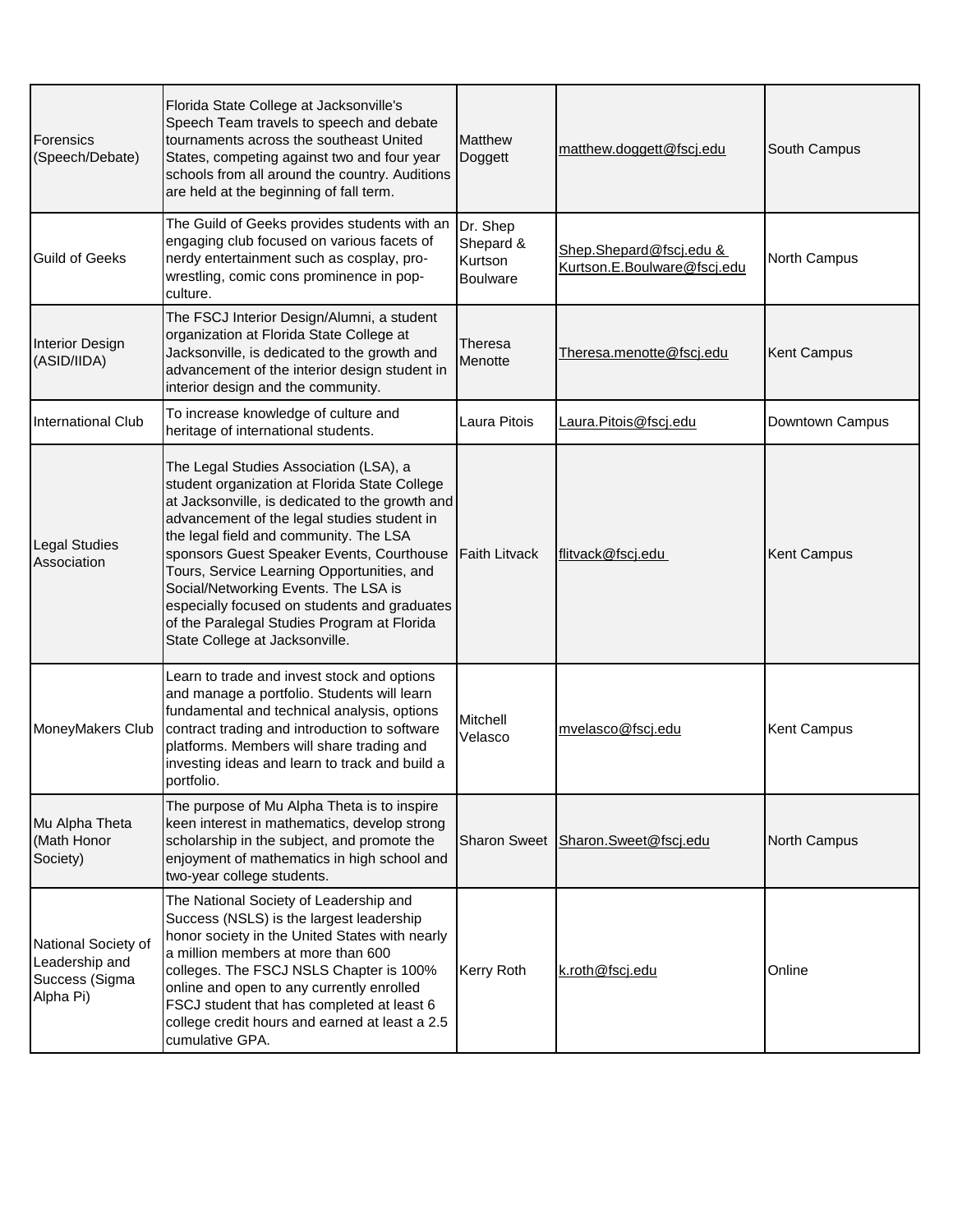| Pharmers RX Club                                              | The purpose of this organization is to provide<br>resources and opportunities to introduce<br>students to the world of pharmacy. In addition, James<br>this club strives to help its members become<br>the most qualified applicants to any doctor of<br>pharmacy program.                                                                                                                                                                                                          | Stittsworth             | jstittsw@fscj.edu                                        | Kent Campus     |
|---------------------------------------------------------------|-------------------------------------------------------------------------------------------------------------------------------------------------------------------------------------------------------------------------------------------------------------------------------------------------------------------------------------------------------------------------------------------------------------------------------------------------------------------------------------|-------------------------|----------------------------------------------------------|-----------------|
| Phi Theta Kappa<br><b>Honor Society</b>                       | Eligibility Criteria: Completion of 12 credit<br>hours at Florida State College at<br>JacksonvilleAt least one term with a 3.25<br>GPAOverall cumulative 3.0 GPAMembership<br>fee applies (contact the main office for details<br>http://www.ptk.org/)                                                                                                                                                                                                                              | Mary James              | <u>mary.james@fscj.edu &amp;</u><br>upsiloneta@gmail.com | Rotational      |
| <b>Physical Therapy</b><br><b>Assisting Club</b>              | The purpose of Physical Therapy Assisting<br>Club is to provide outreach to our community<br>as it pertains to physical therapy, provide<br>fellowship among Physical Therapy Assisting<br>students entering the profession, instill<br>camaraderie amongst our membership,<br>promote FSCJ, and support the college's<br>vision and strategic plan.                                                                                                                                | Dr. Sean<br>McClafferty | smcclaff@fscj.edu                                        | North Campus    |
| <b>Political Science</b>                                      | POSSA increases student awareness in the<br>American political system by engaging<br>students through political debates, promoting<br>civic engagement, studying important political<br>issues in greater depth, increasing<br>Student Association participation in the public policy process,<br>encouraging interaction with elected officials<br>and political parties, and engaging in<br>volunteerism as a means of breaking down<br>ideological barriers.                     | Dr. Daniel<br>Cronrath  | daniel.cronrath@fscj.edu                                 | Deerwood Center |
| Public Relations at<br><b>FSCJ</b>                            | The purpose of the Public Relations at FSCJ<br>Club is to provide educational experiences for<br>students studying in the fields of<br>Communication and Public Relations.                                                                                                                                                                                                                                                                                                          | <b>Claire Rhodes</b>    | crhodes@fscj.edu                                         | South Campus    |
| <b>Respiratory Care</b><br>Club                               | The Respiratory Care Cub promotes student<br>participation in activities that will enhance<br>professional development and preparation for<br>a career in respiratory care.                                                                                                                                                                                                                                                                                                         | John Salazar            | <u> John.Salazar@fscj.edu</u>                            | North Campus    |
| Society for Human<br><b>Resources</b><br>Management<br>(SHRM) | To promote a mutually beneficial relationship<br>between Society of Human Resources<br>Management (SHRM) Jacksonville, Human<br>Resources (HR) Professionals, and FSCJ<br>SHRM Student Members. Of most importance<br>is to meet local HR professionals who we can<br>get to know as a way to improve our<br>opportunities to get a well-paying HR-related<br>position, and to meet and network with HR<br>professionals in local business who can tell us<br>about real HR issues. | <b>Shirley Learn</b>    | shirley.learn@fscj.edu                                   | Kent Campus     |
| Spanish Club                                                  | The Spanish Club provides students an<br>opportunity to converse with peers in spanish<br>and participate in culture immersion activities<br>in a fun and collegial environment.                                                                                                                                                                                                                                                                                                    | Jannefer<br>Coleman     | jannefer.coleman@fscj.edu                                | North Campus    |
| <b>STARS Computing</b><br>Corps                               | To promote computing to women and<br>minorities; to broaden participation in<br>computing through outreach, mentoring,<br>tutoring, research.                                                                                                                                                                                                                                                                                                                                       | David<br>Singletary     | david.singletary@fscj.edu                                | South Campus    |